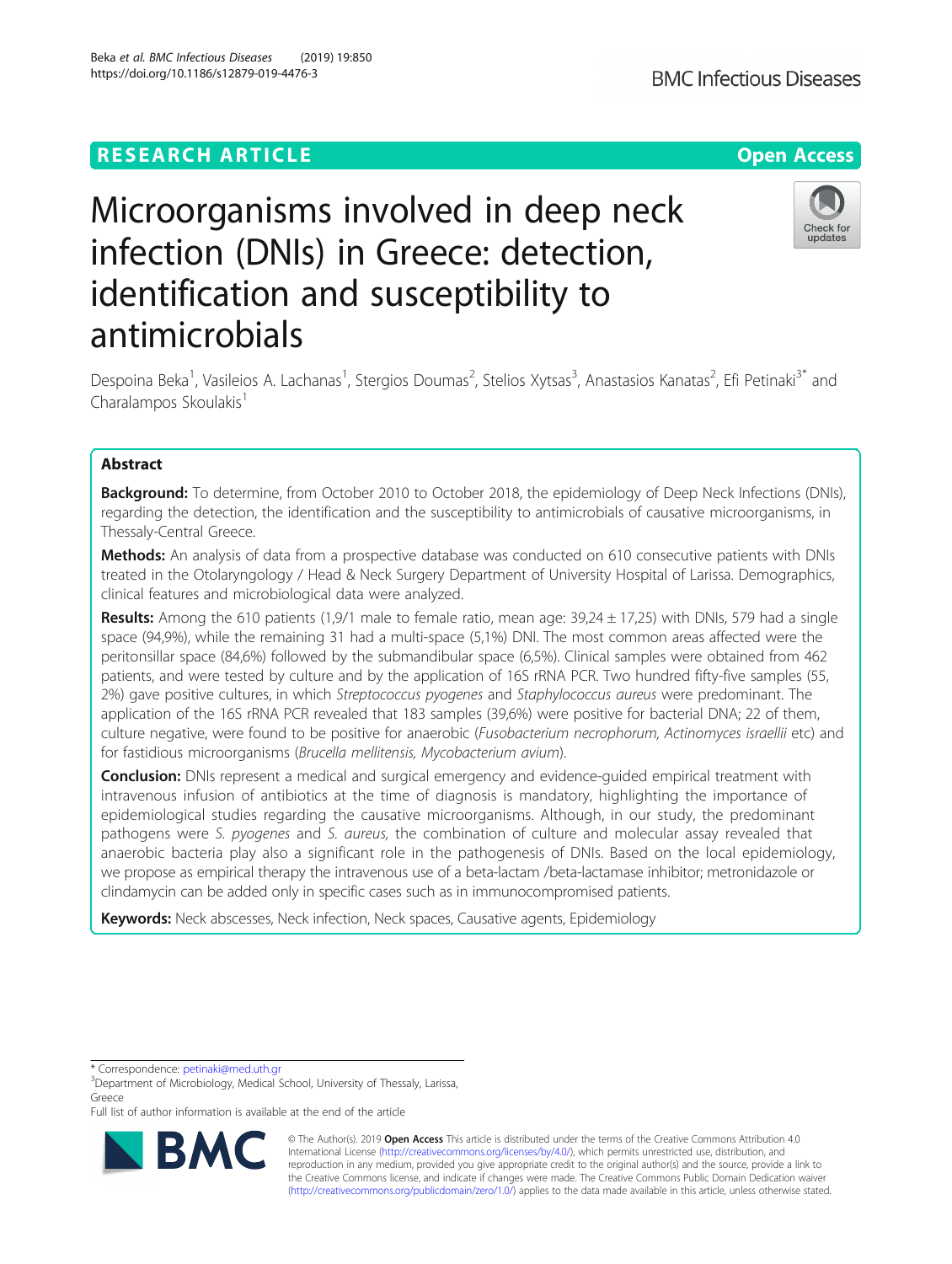## Background

Deep neck infections (DNIs) are defined by the presence of inflammation with or without pus in the deep spaces and fasciae of the head and neck. DNIs can be categorized into parapharyngeal, infratemporal, pterygomaxillary, temporal, parotid, masticator, submandibular, visceral, carotid sheath, peritonsillar-pharyngeal mucosal, retropharyngeal, danger and prevertebral spaces  $[1-3]$  $[1-3]$  $[1-3]$  $[1-3]$  $[1-3]$ . Despite the improvements of diagnostic tools (imaging and microbiological techniques), DNIs continue to be fatal, especially in immunocompromised patients or patients with significant co-morbidities [\[4](#page-5-0)]. Their severity and extent can be overlooked, often masquerading other infections (i.e. pharyngitis, tonsillitis, torticollis etc), thus leading to delayed diagnosis [\[5\]](#page-5-0).

Adult DNIs more commonly involve multiple spaces, leading to severe complications and appear to be more serious compared to children [\[6](#page-5-0)]. In addition, use of analgesic, anti-inflammatory drugs and corticosteroids may mask presentations by blunting immune responses. It is sometimes difficult to trace the origin of the infection, since the primary source of infection may precede by weeks, given that the clinical manifestations are diverse and depend on the affected spaces [[7\]](#page-5-0). Even today, DNIs continue to be fatal, leading to life-threatening complications such as airway compromise, pneumonia, pericarditis, jugular vein thrombosis, mediastinal involvement. Treatment principles consist of adequate resuscitation, with surgical drainage of the neck and management of complications, combined with appropriate antimicrobial therapy. Although it is better to obtain cultures before the antibiotic treatment, the patients often are empirically treated, according to local and international guidelines.

In Greece, antimicrobial agents used for the treatment of DNIs include the intravenous infusion, alone or in combination, of penicillin, amoxicillin plus clavulanic acid, ampicillin plus sulbactam, clindamycin and metronidazole. However, the emergence and the spread of multi-drug bacteria both in the nosocomial environment and in the community emphasizes the need for a large epidemiological survey focused on the etiology and on the susceptibility of microorganisms that are the causative agents of DNIs.

The purpose of this study was to determine, during an eight- years study period (October 2010–October 2018) the identification and the susceptibility to antimicrobials of microorganisms involved in DNIs in Central Greece, in order to avoid clinical failure and misuse of antibiotics.

## **Methods**

## Patients with DNIs

A study of data exported from a prospective database was conducted on 610 consecutive patients with DNI diagnosis, admitted from October 2010 until October 2018 in the Otolaryngology / Head & Neck Surgery Department of University Hospital of Larissa, which is the main tertiary hospital of Thessaly, Central Greece. Thessaly is a rural area of Greece with about 1.000.000 inhabitants. The diagnosis of deep neck abscess was suspected by clinical history and confirmed by Computed Tomography (CT) or surgery. Demographic data (name, age, gender, residence, occupation, travel, previous hospitalization) and clinical information (underlying disease, antibiotic therapy) of the patients were collected. Clinical samples were obtained, after admission and before starting antibiotic treatment, by needle aspiration or by sterile swab using the BD ESwab™ collection and transport system (Becton Dickinson) and were immediately sent to the Microbiological Laboratory. The purulent material was divided in two parts, one for Gram-stain and culture and one for molecular assay.

## Microbiological methods

## Conventional methods: gram-stain, culture, identification and antimicrobial susceptibility test

The specimens, after being tested by Gram-stain, were cultured on two blood agar plates (one aerobically and one anaerobically using BD BBL™ GasPak™ anaerobic), on Mc Conkey agar and on Sabouraud agar for 5 days at 37 °C. The identification of microorganisms to the species level and the susceptibility testing was performed by the VITEK®2 automated system (bioMérieux, Marcy-l'Étoile, France). MICs were interpreted according to the European Committee on Antimicrobial Susceptibility Testing (EUCAST) ([http://www.eucast.org/](http://www.eucast.org/clinical_breakpoints/) [clinical\\_breakpoints/\)](http://www.eucast.org/clinical_breakpoints/).

## Molecular methods: 16S rRNA PCR followed by sequencing analysis

In an effort to identify rapidly the causative agent of DNIs, application of the 16S rRNA PCR was performed directly to the specimens as previously reported [\[9](#page-5-0)]. Briefly, DNA was extracted using a QI Amp DNA Mini kit (QIAGEN, Hilden, Germany), according to the instructions of the manufacturer. Then, the 16S rRNA gene was amplified using the universal primers 5΄- AGAGTTTGATCATGGCTCA-3΄ (forward; located at positions 8 to 27) and 5΄-ACGGCGACTGCTGCTGGC AC-3΄ (reverse; positions 531 to 514 Escherichia coli). In the case where a band of approximately 520 bp was obtained, PCR amplicons were sequenced in both directions in an ABI 3130 genetic analyzer and were compared with those submitted to GenBank and EMBL, using the BLAST algorithm.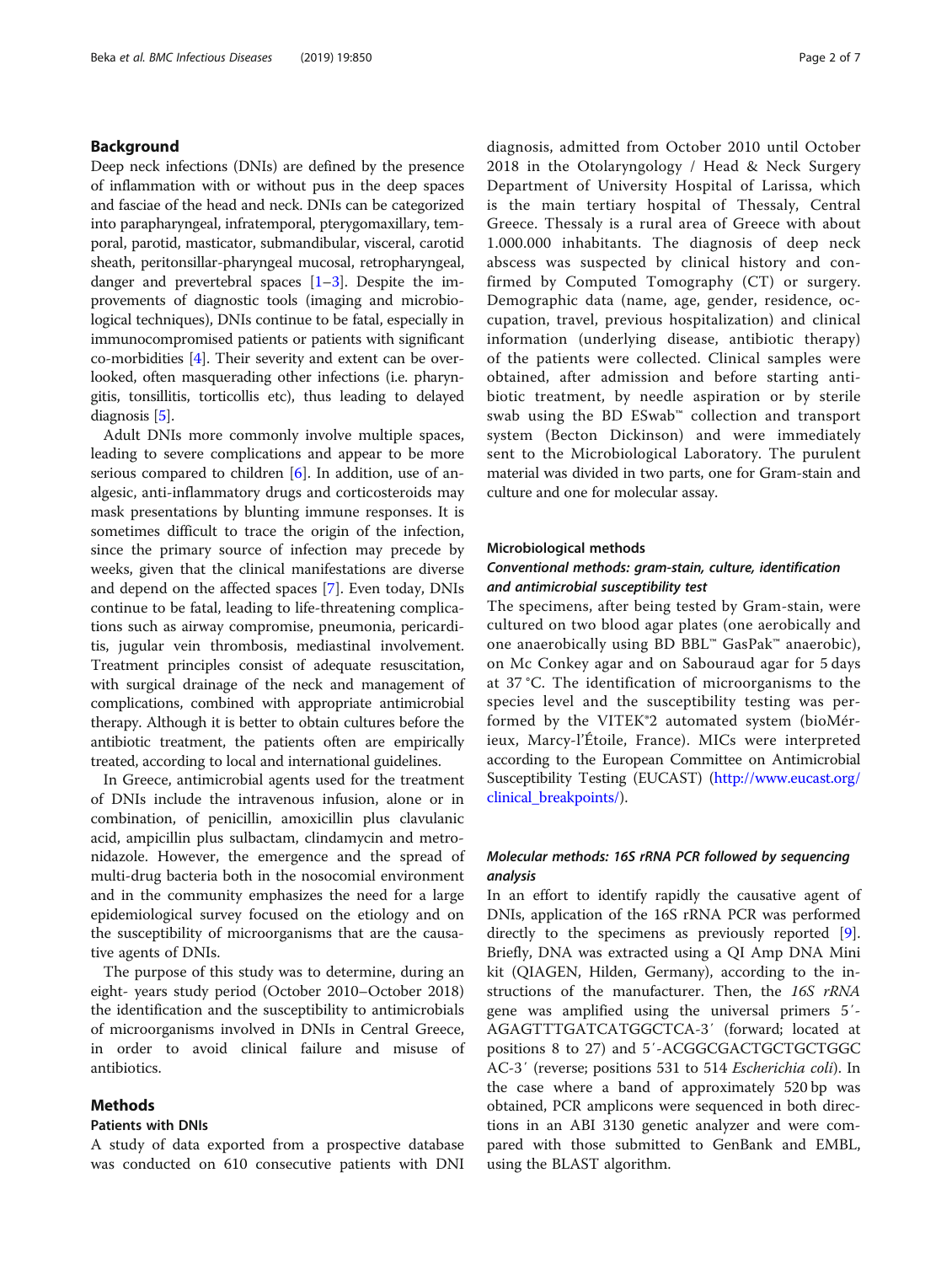## Statistical analysis

All descriptive data were reported in percentages.  $2 \times 2$ contingency tables and Chi-Square tests were used to assess potential correlations. Data analysis was performed with the SPSS 20 statistical software (IBM, Chicago, IL, USA) and values of  $p < 0.05$  were considered as significant results.

## Results

Among the 610 patients with DNIs, 399 were male and 211 females (1,9/1 male to female ratio) with a mean age  $\pm$  SD of 39,24  $\pm$  17,25 years. Among them, 564 were adults ( $\geq$  18 years old) and 46 children ( $\lt$  18 years old). In adults single space involvement was noticed in 534 patients (94,7%), and multi-space involvement in 30 patients (5,3%) (in 14 patients DNIs were located in more than two neck spaces). Peritonsillar- pharyngeal mucosal was the most common space involved (88,3%) followed by submandibular space (7,2%). In children single space involvement was noticed in 45 patients (97,8%) and multi-space involvement in one patient (2,2%). Peritonsillar was the most common space involved (86,9%) followed by parapharyngeal space (6,5%) (Table 1).

All patients underwent either needle aspiration or surgical drainage; cultures were taken before the empirical antimicrobial therapy was started. In some cases the treatment was modified properly after the results of susceptibility testing. Specimens for microbiological analysis were obtained in 462 out of 610 patients (428 adults and 34 children), while 45,6% (210/462) of them (46,3% of adults and 35,3% of children) had taken antibiotics before admission (Table 2). The most frequently antibiotics used before admission were amoxicillin plus clavulanic acid and clarithromycin (peros); empirical therapy included intravenous infusion of ampicillin-sulbactam combined with metronidazole or clindamycin. We note that clinical samples for microbiological analysis were not taken from 148 patients (24%), due mainly to the insufficient purulent material.

From the 462 clinical specimens, 55,2% (255/462) yielded positive cultures, while in 3 clinical samples two different bacterial species were isolated; thus 258 bacterial species were totally collected (see Tables [3](#page-3-0) and [4](#page-3-0)). Chi-Square tests did not demonstrate any significant difference  $(p > 0.05)$  between prior antibiotics uptake and positive or negative culture results (Table [5](#page-3-0)), maybe due to insufficient power. From the isolated bacteria species 91,9% (237/258) were aerobic and 8,1% (21/258) anaerobic. The most common aerobic bacteria were Streptococcus pyogenes (45,3%) and Staphylococcus aureus (26, 7%). The most common anaerobic bacteria were Prevotella melaninogenica (2,7%) and Fusobacterium nuclea $tum$  (2,7%) (Table [3](#page-3-0)). No significant correlation was noted in culture positivity from adults vs. children

|  | <b>Table 1</b> Demographics and spaces involved of the 610 patients |  |  |  |  |
|--|---------------------------------------------------------------------|--|--|--|--|
|  | with deep neck infection                                            |  |  |  |  |

| All patients ( $n = 610$ )       | male/female:<br>399/211  | mean age $\pm$ SD:<br>$39,24 \pm 17,25$ |
|----------------------------------|--------------------------|-----------------------------------------|
| Space involved                   | Single space $(n = 579)$ | Multi-space $(n = 31)$                  |
| - Peritonsillar-PMS <sup>ª</sup> | 516                      | 5                                       |
| - Submandibular                  | 40                       | 17                                      |
| - Para-pharyngeal                | 10                       | 20                                      |
| - Retropharyngeal                | 7                        | 6                                       |
| - Masticator                     | 3                        | 6                                       |
| - Parotid                        | 3                        |                                         |
| - Visceral                       |                          | 6                                       |
| - Ludwig's angina                |                          | 5                                       |
| - Danger                         |                          | 5                                       |
| - Carotid                        |                          | 1                                       |
| Adults ( $n = 564$ )             | male/female: 378/186     | mean age $\pm$ SD:<br>$41,39 \pm 16,06$ |
| Space involved                   | Single space $(n = 534)$ | Multi-space $(n = 30)$                  |
| - Peritonsillar-PMS              | 476                      | 4                                       |
| - Submandibular                  | 39                       | 16                                      |
| - Para-pharyngeal                | 7                        | 20                                      |
| - Retropharyngeal                | 6                        | 6                                       |
| - Masticator                     | 3                        | 6                                       |
| - Parotid                        | 3                        |                                         |
| - Visceral                       |                          | 6                                       |
| - Ludwig's angina                |                          | 5                                       |
| - Danger                         |                          | 5                                       |
| - Carotid                        |                          | 1                                       |
| Children ( $n = 46$ )            | male/female: 21/25       | mean $age \pm SD$ :<br>$12,8 \pm 4,68$  |
| Space involved                   | Single space $(n = 45)$  | Multi-space $(n = 1)$                   |
| - Peritonsillar-PMS              | 40                       | 1                                       |
| - Para-pharyngeal                | 3                        | 1                                       |
| - Retropharyngeal                | 1                        |                                         |
| - Submandibular                  | 1                        |                                         |

<sup>a</sup>PMS pharyngeal mucosal space

Table 2 Data of prior antibiotic therapy and culture results for all our patients (children and adults)

|                 | Prior antibiotic therapy |     |       |  |
|-----------------|--------------------------|-----|-------|--|
|                 | No                       | Yes | Total |  |
| Culture results |                          |     |       |  |
| Negative        | 112                      | 95  | 207   |  |
| Positive        | 140                      | 115 | 255   |  |
| Total           | 252                      | 210 | 462   |  |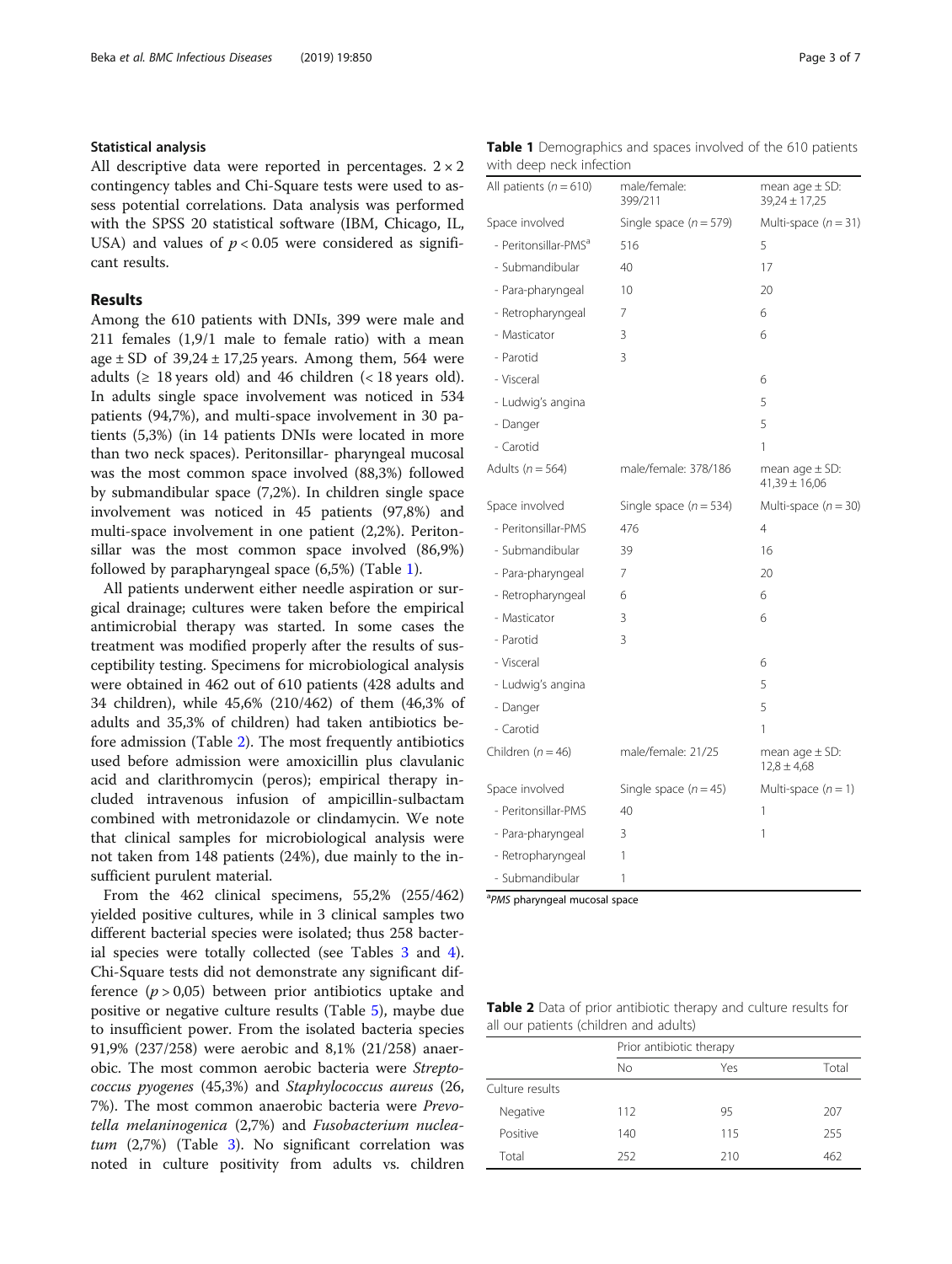<span id="page-3-0"></span>Table 3 Distribution of the species isolated from the positive cultures of adult ( $n = 232$ ) and children ( $n = 23$ ) with DNIs

were isolated)

| patients. Three cultures were positive for two microorganisms |                          |                      |                     |         |
|---------------------------------------------------------------|--------------------------|----------------------|---------------------|---------|
|                                                               |                          | Adults ( $n = 232$ ) | Children $(n = 23)$ |         |
|                                                               | No                       | (% )                 | <b>No</b>           | $(\% )$ |
| Aerobic Bacteria                                              | 215                      | 92,7                 | 22                  | 95,7    |
| a. Gram-positive                                              | 207                      | 89,2                 | 19                  | 82.6    |
| 1. Streptococcus pyogenes                                     | 104                      | 44,8                 | 13                  | 56,5    |
| 2. Staphylococcus aureus                                      | 65                       | 28                   | 4                   | 17,4    |
| 3. Streptococcus group C                                      | 23                       | 9,9                  | 1                   | 4,3     |
| 4. Streptococcus anginosus                                    | 11                       | 4,7                  | 1                   | 4,3     |
| 5. Streptococcus constellatus<br>subsp. pharynges             | $\mathcal{P}$            | 0,9                  |                     |         |
| 6. Streptococcus sanguinis                                    | 1                        | 0,4                  |                     |         |
| 7. Staphylococcus epidermidis                                 | 1                        | 0,4                  |                     |         |
| b. Gram-negative                                              | 8                        | 3,4                  | 3                   | 13      |
| 1. Pseudomonas aeruginosa                                     | 3                        | 1,3                  |                     |         |
| 2. Klebsiella pneumoniae                                      | $\overline{\phantom{a}}$ | 0,9                  | 1                   | 4,3     |
| 3. Proteus mirabilis                                          | $\mathfrak{I}$           | 0,9                  |                     |         |
| 4. Serratia liquefaciens                                      | 1                        | 0,4                  |                     |         |
| 5. Providencia stuartii                                       |                          |                      | 2                   | 8,7     |
| Anaerobic Bacteria                                            | 20                       | 8,6                  | 1                   | 4,3     |
| a. Gram-positive                                              | 6                        | 2,6                  | 1                   | 4,3     |
| 1. Parvimonas micra                                           | 5                        | 2,2                  |                     |         |
| 2. Clostridium bifermentans                                   | $\mathcal{I}$            | 0,4                  | 1                   | 4,3     |
| b. Gram-negative                                              | 14                       | 6                    |                     |         |
| 1. Prevotella melaninogenica                                  | 7                        | 3                    |                     |         |
| 2. Fusobacterium nucleatum                                    | 7                        | 3                    |                     |         |

(Pearson Chi-Square: 2301; P: 0,129 > 0.05 / Yate's Continuity Correction: 1790; P: 0,181 > 0.05 / Fisher's Exact Test: P: 0,153 > 0.05).

Regarding the susceptibility of aerobic Gram-positive cocci to beta-lactams, all streptococci as anticipated were susceptible to penicillin. Among staphylococci, 90% of S. aureus isolates were resistant to penicillin and 3,9% were methicillin-resistant (MRSA). High rate of resistance to macrolides and lincosamides were observed in both S. pyogenes and S. aureus isolates (17 and 19% respectively).

|                                                   | Culture                  | Culture +<br>16SrRNA | 16SrRNA         |
|---------------------------------------------------|--------------------------|----------------------|-----------------|
| Aerobic Bacteria                                  | 237                      | 143                  | 3 <sup>a</sup>  |
| a. Gram-positive                                  | 226                      | 137                  |                 |
| 1. Streptococcus pyogenes                         | 117                      | 69                   |                 |
| 2. Staphylococcus aureus (2 MRSA)                 | 69                       | 50                   |                 |
| 3. Streptococcus group C                          | 24                       | 13                   |                 |
| 4. Streptococcus anginosus                        | 12                       | 5                    |                 |
| 5. Streptococcus constellatus subsp.<br>pharynges | $\overline{\phantom{a}}$ |                      |                 |
| 6. Streptococcus sanguinis                        | 1                        |                      |                 |
| 7. Staphylococcus epidermidis                     | 1                        |                      |                 |
| 8. Brucella melitensis                            |                          |                      | $2^a$           |
| 9. Mycobacteriun avium                            |                          |                      | $1^a$           |
| b. Gram-negative                                  | 11                       | 6                    |                 |
| 1. Klebsiella pneumoniae                          | 3                        | 3                    |                 |
| 2. Pseudomonas aeruginosa                         | 3                        | 3                    |                 |
| 3. Providencia stuartii                           | $\overline{\phantom{a}}$ |                      |                 |
| 4. Proteus mirabilis                              | 2                        |                      |                 |
| 5. Serratia liguefaciens                          | 1                        |                      |                 |
| Anaerobic Bacteria                                | 21                       | 7                    | 19 <sup>a</sup> |
| a. Gram-positive                                  | 7                        | 0                    | 11 <sup>a</sup> |
| 1. Parvimonas micra                               | 5                        |                      |                 |
| 2. Clostridium bifermentans                       | 2                        |                      |                 |
| 3. Actinomyces israelii                           |                          |                      | 11 <sup>a</sup> |
| b. Gram-negative                                  | 14                       | 7                    | $8^{\rm a}$     |
| 1. Prevotella melaninogenica                      | 7                        | 4                    |                 |
| 2. Fusobacterium nucleatum                        | 7                        | 3                    |                 |
| 3. Fusobacterium necrophorim                      |                          |                      | $8^{\rm a}$     |

<sup>a</sup>Results obtained only by 16S rRNA PCR

Aerobic Gram-negative bacteria expressed a wild-type phenotype without additional acquired resistance mechanisms. Finally, all anaerobic bacteria which were isolated by culture, were susceptible to amoxicillin-clavulanic, ampicillin-sulbactam, clindamycin and metronidazole.

**Table 4** The results of Chi-Square tests did not demonstrate any significant difference  $(p > 0.05)$  between prior antibiotics uptake and positive or negative culture results

|                              | Value | Asymptotic Significance<br>$(2-sided)$ | Exact Significance<br>(2-sided) | Exact Significance<br>(1-sided) |
|------------------------------|-------|----------------------------------------|---------------------------------|---------------------------------|
| Pearson Chi-Square           | 0.029 | 0,864                                  |                                 |                                 |
| Yate's Continuity Correction | 0,006 | 0,939                                  |                                 |                                 |
| Likelihood Ratio             | 0.029 | 0.864                                  |                                 |                                 |
| Fisher's Exact Test          |       |                                        | 0.925                           | 0,469                           |

 $16$ Cupata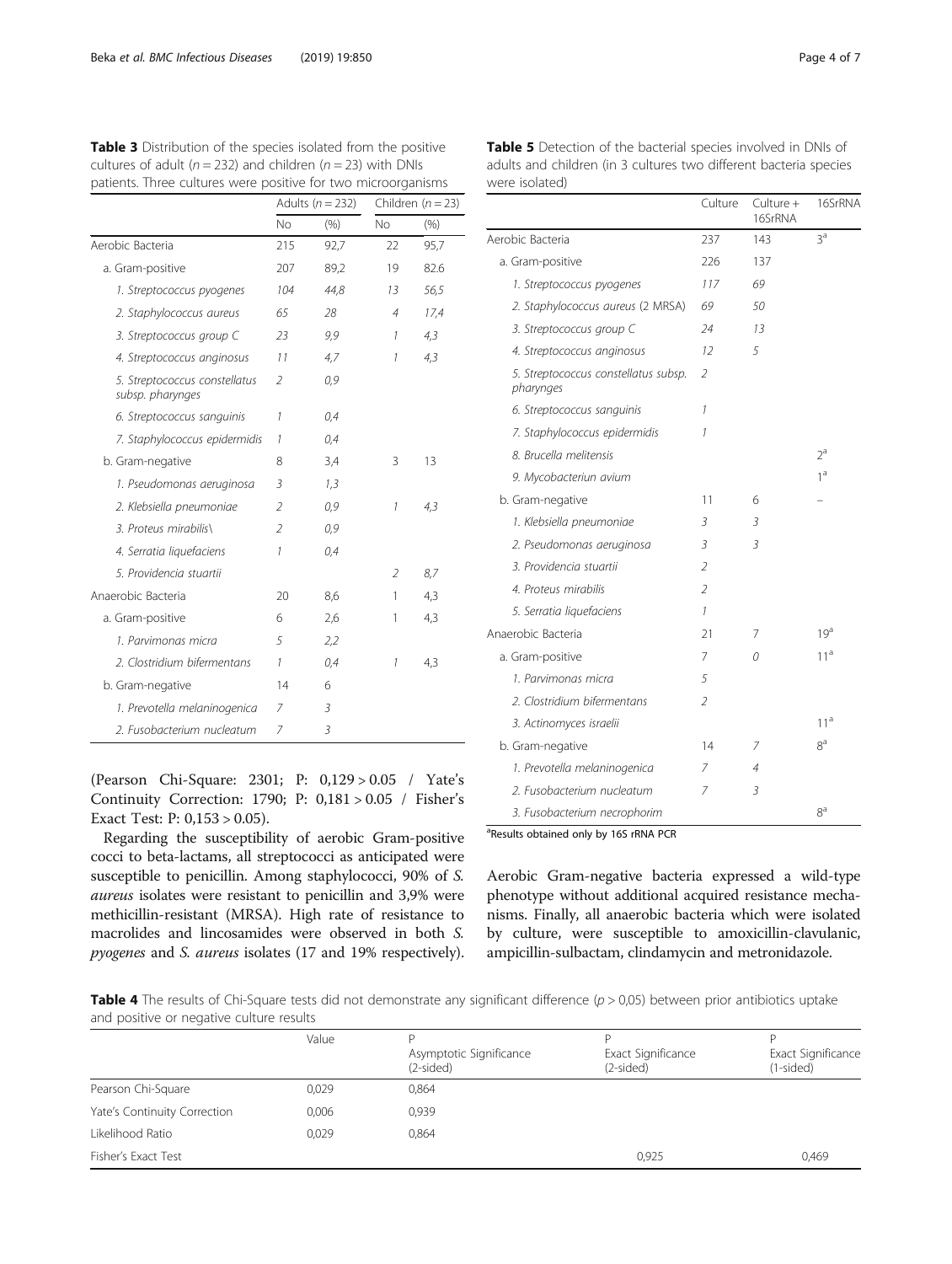The application of 16S rRNA PCR directly to the specimens revealed the presence of bacterial DNA in 183 out 462 samples (39,6%). One hundred-fifty of them (82%) gave positive cultures; identification by sequencing analysis was in concordance with that obtained by conventional methods. Results obtained by this molecular method were available within 2 days after the sampling. In addition, among the 33 samples (18%), that were PCR positive but culture negative, 22 (12%) were found to be positive for DNA of fastidious microorganisms, such as Actinomyces israelii (11 out 22), F. necrophorum (8 out 22), Brucella melitensis (2 out 22) and Mycobacterium avium (1 out 22). Regarding the remaining 11 samples (6%), Sanger sequencing analysis failed to distinguish the microorganisms involved, given that a polymicrobial genetic pattern was obtained.

## **Discussion**

DNIs are potentially fatal and require an aggressive diagnostic and therapeutic management. In the preantibiotic era, pharyngeal/tonsillar infection were responsible for 70% of deep neck space infection  $[10, 11]$  $[10, 11]$  $[10, 11]$ . Usually, DNIs occur after previous uncontrolled infections such as tonsillitis, dental infections, surgery, head and neck trauma or lymphadenitis after upper airways infection [[4](#page-5-0), [12\]](#page-5-0), while, it is sometimes difficult to find the origin of DNI because the primary source of infection may precede it by weeks [[7\]](#page-5-0).

The management of DNIs involve surgical or needle drainage of the abscess associated with the use of intravenous antibiotics [[13](#page-5-0)–[15](#page-5-0)]. DNIs require timely treatment with IV antibiotics at the time of diagnosis because of the rapidly progressive nature of these infections. Antibiotic therapy should be empirically initiated, based on local epidemiology, ideally before culture and sensitivity results are available [[1\]](#page-5-0). Until now, various empiric antibiotics for deep neck infection have been proposed [[16](#page-5-0)–[21](#page-5-0)]. This fact highlights the importance of epidemiological studies in DNIs microbiology, since these studies help to determine the proper empirical treatment in each geographical area. To our knowledge, this is the first study in Greece focused on the etiology of DNIs.

According to our epidemiology, we propose as empirical therapy the intravenous use of a beta-lactam /betalactamase inhibitor; metronidazole or clindamycin can be added only in specific cases such as in immunocompromised patients. Although clindamycin has a broad range of activity against aerobic Gram-positive cocci and anaerobic organisms, clinicians must be prudent with its usage due to the increased rate of resistance. On the other hand, metronidazole has excellent in vitro activity against most obligate anaerobic bacteria (Bacteroides, Fusobacterium, etc) but is inactive for Propionibacterium acnes and Actinomyces israelii.

In the present study, cultures have obtained from 462 patients; 252 were unimicrobial, 3 were polymicrobial and 207 were culture-negative. The microorganisms isolated were bacteria that were part of the pharyngeal flora such as S. pyogenes S. aureus, Streptococcus group C, Streptococcus anginosus, Fusobacterium spp. and Prevotella spp. Previous studies have also demonstrated that S. pyogenes, S. aureus, Streptococcus viridans and Haemophilus influenza are the most common bacterial species [\[22](#page-5-0)–[25\]](#page-6-0). The most common bacteria isolated were S. *pyogenes* and S. *aureus* in adults and in children as well. Most studies report a lower prevalence of DNI in children compared to adults [\[3](#page-5-0), [26,](#page-6-0) [27\]](#page-6-0). Probably this may be caused by the history of antibiotics abuse, especially in colds and other viral infections, which are more prevalent in children than in adults [\[28](#page-6-0), [29\]](#page-6-0). In our study children comprised 5,6% of total patients. According to the literature, the effect of age on the distribution of bacteria causing DNI is not clear. Coticchia et al. have compared the bacteriology between patients less than 1 year and above 1 year of age and they have found that age was a significant factor influencing bacteriology of DNI [[30\]](#page-6-0). On the other hand, other authors did not find any significant differences in bacteriology of DNI between various age groups. We point out that the incidence of anaerobic bacteria was higher in adults compared to children.

Finally, interesting finding was that 16S rRNA PCR followed by sequencing analysis detected bacterial DNA in 33 specimens that gave culture-negative results; 19 of them were found to be positive for anaerobic bacteria such as A. israelii and F. necrophorum. Since none of these patients had taken antimicrobial therapy before admission, the failure of the conventional cultures to isolate these microorganisms could be related to the inappropriate sample collection combined with the fragility of the bacteria and the short incubation time of the anaerobic culture. In addition, 16S rRNA PCR identified correctly the causative microorganisms which were isolated from 150 samples, while, the results obtained by the molecular methods were available sooner than that obtained from cultures (mean time 2 versus 5 days). However, this molecular assay failed to detect bacterial DNA in 105 culture-positive samples, probably due to the low microbial load. It is known that the sensitivity of the 16S rRNA PCR, when it is applied directly to the clinical samples, is depending on the bacterial concentration. The culture of the lowmicrobial load clinical samples combined with an elongation of the time of incubation time enhances the growth of microorganisms, giving more positive results than the molecular method. Unfortunately, this molecular approach, which uses the 16S rRNA PCR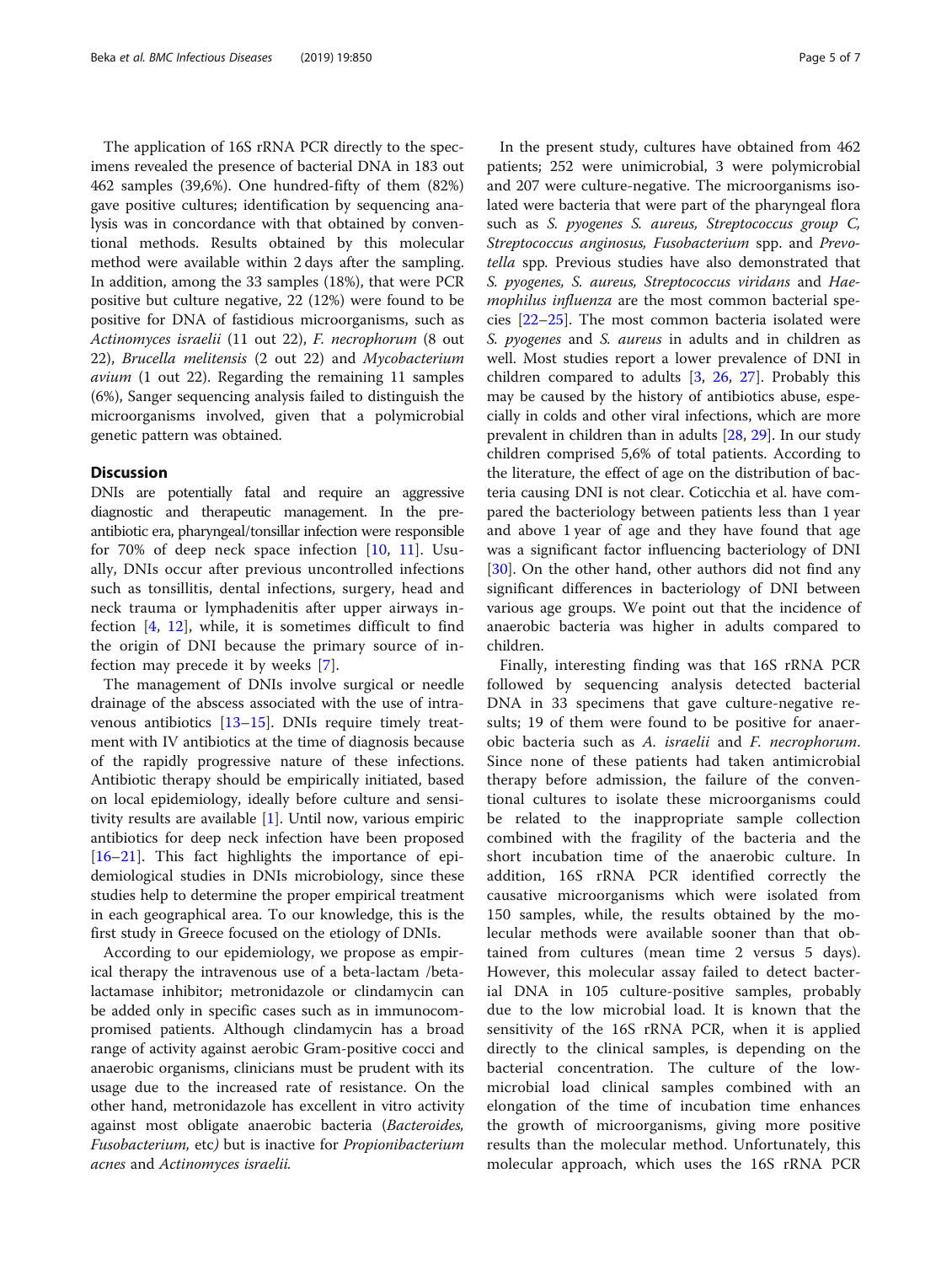<span id="page-5-0"></span>combined with Sanger analysis, is not able to identify more than one microorganism per sample. Probably in the future, the implementation of the next generation sequencing technology could solve this limitation.

## Conclusions

In conclusion, deep neck infections represent a medical and surgical emergency, they are still common and can develop serious complications. 'Evidence-guided' empirical treatment with IV antibiotics at the time of diagnosis is mandatory, highlighting the importance of epidemiological studies in DNIs microbiology. Although, in our study, the main pathogens were S. pyogenes and S. aureus, the combination of conventional and molecular assays revealed that anaerobic bacteria play also a significant role in the pathogenesis of DNIs. Based on the local epidemiology, we propose as empirical therapy the intravenous use of a beta-lactam /beta-lactamase inhibitor; metronidazole or clindamycin can be added only in specific cases such as in immunocompromised patients.

#### Abbreviations

DNIs: Deep neck infections; EUCAST: European Committee on Antimicrobial Susceptibility Testing; PCR: Polymerase chain reaction

#### Acknowledgements

None to declare

#### Authors' contributions

DB and VL designed the study and collected the data. SX performed the microbiological tests. VL and SD analyzed the data. VL, EP and CS write the manuscript. AK revised the manuscript. All authors read and approved the final manuscript.

#### Funding

None to declare

### Availability of data and materials

The datasets are available by request to the corresponding author.

#### Ethics approval and consent to participate

The research protocol was approved by the Ethics Committee of the General University Hospital of Larissa (Research Code Number: 388). This research involves no human subjects, human material (tissue), or human data. The clinical isolates and the data were collected as part of routine microbiology laboratory diagnostics without any identifiable information of patients.

#### Consent for publication

Not applicable.

#### Competing interests

EP is member of the Editorial Board of the BMC Infectious Diseases.

#### Author details

<sup>1</sup>Department of Otorhinolaryngology, University Hospital of Larissa, Larissa, Greece. <sup>2</sup>OMFS Department, Leeds Teaching Hospitals and St James Institute of Oncology, Leeds Dental Institute and Leeds General Infirmary, Leeds, UK. <sup>3</sup>Department of Microbiology, Medical School, University of Thessaly, Larissa, Greece.

## Received: 26 May 2019 Accepted: 13 September 2019 Published online: 15 October 2019

#### References

- 1. Christian JM, Goddard AC, Gillespie MB. Deep neck and odontogenic infections, in cummings otolaryngology - head and neck surgery. 6th ed; 2015. p. 164–75.
- 2. Aygun Ν, Zinreich SJ. Overview of diagnostic imaging of the head and neck, in cummings otolaryngology - head and neck surgery. 6th ed; 2015. p. 104–53.
- 3. Santos Gorjón P, Blanco Pérez P, Morales Martín AC, Del Pozo de Dios JC, Estévez Alonso S, de la Cabanillas MI C. Deep neck infection. Review of 286 cases. Acta Otorrinolaringol Esp. 2012;63:31–41.
- 4. Sakagushi M, Sato S, Ishiyama T, Katsuno S, Tagushi K. Characterization and management of deep neck infection. Int J Oral Maxillofac Surg. 1997;26:131–4.
- 5. Raffaldi I, Le Serre D, Garazzino S, Scolfaro C, Bertaina C, Mignone F, et al. Diagnosis and management of deep neck infections in children: the experience of an Italian paediatric centre. J Infect Chemother. 2015;21:110–3.
- Yang W, Hu L, Wang Z, Nie G, Li X, Lin D, et al. Deep neck infection: a review of 130 cases in Southern China. Medicine (Baltimore). 2015;94:e994.
- 7. Abdel-Haq NM, Harahsheh A, Asmar BL. Retropharyngeal abscess in children: the emerging role of group A beta hemolytic streptococcus. South Med J. 2006;99:927–31.
- 8. Lee JK, Kim HD, Lim SC. Predisposing factors of complicated deep neck infection: an analysis of 158 cases. Yonsei Med J. 2007;48:55–62.
- 9. Malli E, Gatselis NK, Dalekos GN, Petinaki E. Combination of vial culture and broad-range PCR for the diagnosis of spontaneous bacterial peritonitis: experience in a Greek tertiary care hospital. New Microbes New Infect. 2018; 18(28):1–5.
- 10. Har-El G, Aroesty JH, Shaha A, Lucent FE. Changing trends in deep neck abscess. Oral Med Oral Pathol. 1994;77:446–50.
- 11. Lee YQ, Kanagalingam J. Deep neck abscesses: the Singapore experience. Eur Arch Otorhinolaryngol. 2011;268:609–14.
- 12. Fujiyoshi T, Yoshida M, Udaka T, Tanabe T, Makishima K. Clinical relevance of the Streptococcus milleri group in head and neck infections. Nihon Jibiinkoka Gakkai Kaiho. 2002;105:14–21.
- 13. Sethi DS, Stanley RE. Parapharyngeal abscesses. J Laryngol Otol. 1991;105: 1025–30.
- 14. Miller WD, Furst IM, Sandor GKB, Keller MA. A prospective, blinded comparison of clinical examination and computed tomography in deep neck infections. Laryngoscope. 1999;109:1873–9.
- 15. Reynolds SC, Chow AW. Life-threatening infections of the peripharyngeal and deep fascial spaces of the head and neck. Infect Dis Clin N Am. 2007; 21:557–76.
- 16. Yang SW, Lee MH, See LC, Huang SH, Chen TM, Chen TA. Deep neck abscess: an analysis of microbial etiology and the effectiveness of antibiotics. Infect Drug Resist. 2008;1:1–8.
- 17. Fairbanks D. Pocket guide to antimicrobial therapy in otolaryngology-head and neck surgery. 13th ed; 2007. American Academy of Otolaryngology-Head and Neck Surgery Foundation, Inc
- 18. Marioni G, Staffieri A, Parisi S, Marchese-Ragona R, Zuccon A, Staffieri C, et al. Rational diagnostic and therapeutic management of deep neck infections: analysis of 233 consecutive cases. Ann Otol Rhinol Laryngol. 2010;119:181–7.
- 19. Motahari SJ, Poormoosa R, Nikkhah M, Bahari M, Shirazy SM, Khavarinejad F. Treatment and prognosis of deep neck infections. J Indian J Otolaryngol Head Neck Surg. 2015;67:134–7.
- 20. Wei D, Bi L, Zhu H, He J, Wang H. Less invasive management of deep neck infection and descending necrotizing mediastinitis: a single-center retrospective study. Medicine (Baltimore). 2017;96:e6590.
- 21. Varghese L, Mathews SS, Antony Jude Prakash J, Rupa V. Deep head and neck infections: outcome following empirical therapy with early generation antibiotics. Trop Dr. 2018;48:179–82.
- 22. Parhiscar A, Har-El G. Deep neck abscess: a retrospective review of 210 cases. Ann Otol Rhinol Laryngol. 2001;110:1051–4.
- 23. Sennes LU, Imamura R, Júnior FVA, Frizzarini R, Tsuji DH. Deep neck infections: prospective study of 57 patients. Rev Bras Otorrinolaringol. 2002; 68:388–93.
- 24. Martínez Pascual P, Pinacho Martinez P, Friedlander E, Martin Oviedo C, Scola YB. Peritonsillar and deep neck infections: a review of 330 cases. Braz J Otolaryngol. 2018;84:305–10.